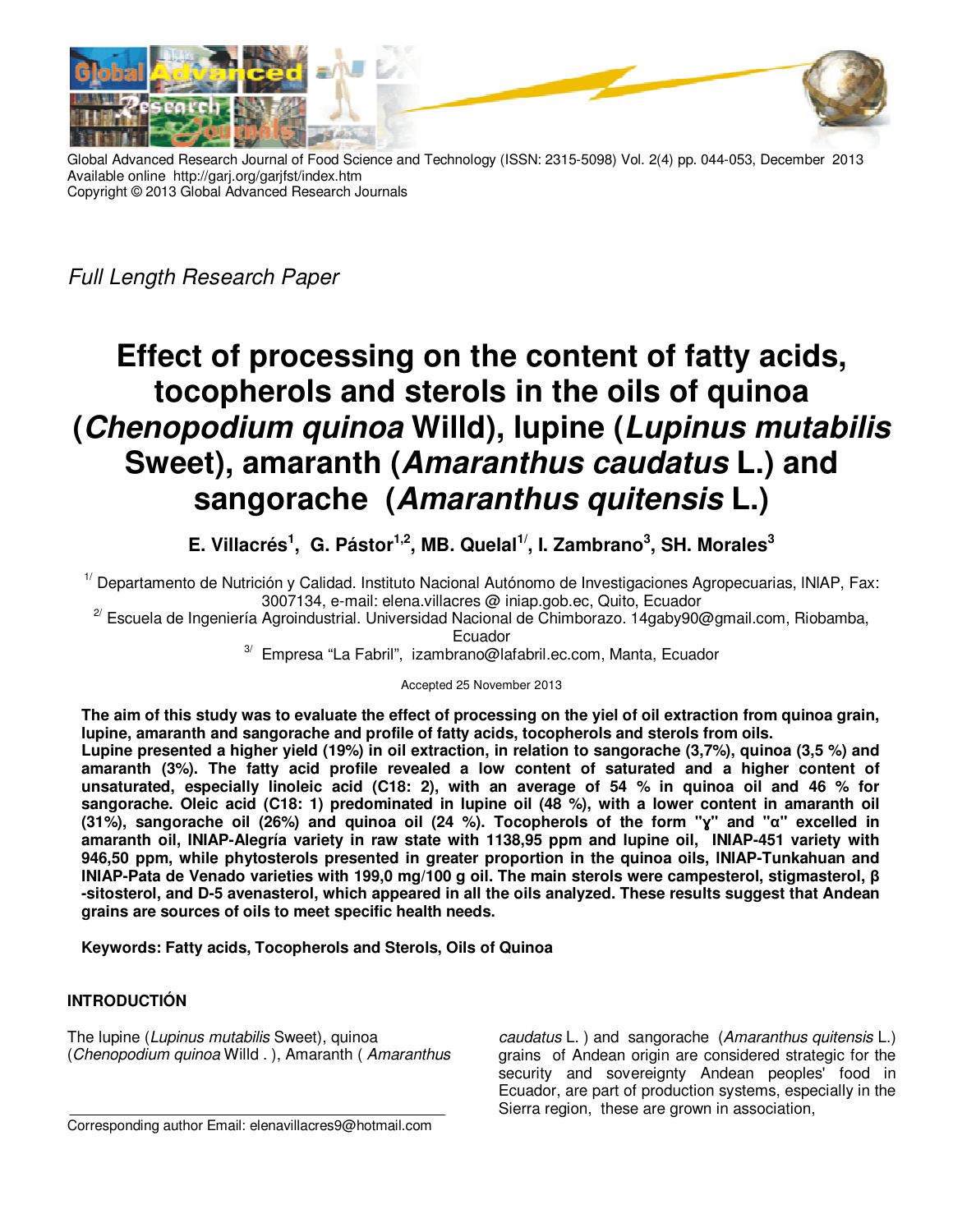| <b>Material</b> | <b>Process</b>   | <b>Description</b> |                          |          |  |
|-----------------|------------------|--------------------|--------------------------|----------|--|
|                 |                  | time               | temperature              | pressure |  |
|                 | Open pot cooking | 20 min             | 91 $°C$                  |          |  |
|                 | expansion        | 20 min             | 180 <sup>o</sup> C       | 150 psi  |  |
|                 | Extrusion        | $1-2$ min          | 130-130-180 °C           |          |  |
| Quinoa          | toasted          | 2 min              | 196 <sup>o</sup> C       |          |  |
| Lupine          | hydration        | 10h                | $17^{\circ}$ C           |          |  |
|                 | cooking          | 45 min             | $91 \n\degree C$         |          |  |
|                 | washing          | 72 h               | $17^{\circ}$ C           |          |  |
|                 | soaking          | 10 <sub>h</sub>    | $17^{\circ}$ C           |          |  |
|                 | cooking          | 20 min             | 91 °C                    |          |  |
| <b>Amaranth</b> | popped           | 4,30 s             | 196 <sup>o</sup> C       |          |  |
|                 | Expansion        | 20 min             | 210 °C                   | 120 psi  |  |
|                 | soaking          | 10 <sub>h</sub>    | $17^{\circ}$ C           |          |  |
|                 | cooking          | 20 min             | 91 °C                    |          |  |
| Sangorache      | popped           | 4,30 s             | 196 <sup>º</sup> C       |          |  |
|                 | Expansion        | $10 \text{ min}$   | $210 \text{ }^{\circ}$ C | 120 psi  |  |

**Table 1.** Conditions applied to the Andean grain processing



Figure 1. Yield in oil recovery, from raw and processed grains

intercropping, in monoculture or in rotation with other crops ( Peralta et al. , 2002 )

According to the National Academy of Sciences of the United States quinoa and amaranth grains are considered "golden grain" because of its high nutritional value, which is taken into account by NASA to integrate the diet of astronauts (Carrasco and Soto, 2010). In these grains, lipids account for between 4-20 % by weight and contain fatty acids, sterols and tocopherols, important to improve the health and nutritional status of the population.

Lipids are an essential part of a healthy diet in addition to confer functional properties to food very nice and hard to replace (Ramirez and Perez , 2010), are distinguished from the other macronutrients (carbohydrates and proteins ) for their increased energy intake, supply 9 kcal  $\frac{1}{9}$  to be oxidized in the body (Moreiras *et al.*, 2011).

To achieve a balanced diet, 25 % of calories consumed by humans should be from fats and oils (Baudi, 2012). The Organization for Food and Agriculture and the World Health Organization (2003) recommends an intake of saturated fat less than 10%, between 15-30 % monounsaturated fat of total energy, total polyunsaturated 6-10 %. Omega 3 fatty acids must integrate the 1-2 % of the total energy (Carrero et al., 2005).

From the standpoint of dietary, fats rich in saturated fatty acids are considered "bad fats" by promoting the synthesis of cholesterol and low density lipoprotein, leading to obesity and cardiovascular problems (Latin Group editors, 2008 and Ortega, 2010).

Another set of polyunsaturated fats are in this group are called "essential fatty acids" omega-6 (linoleic, C18: 2) and Omega 3 (linolenic acid, C18: 3) that offer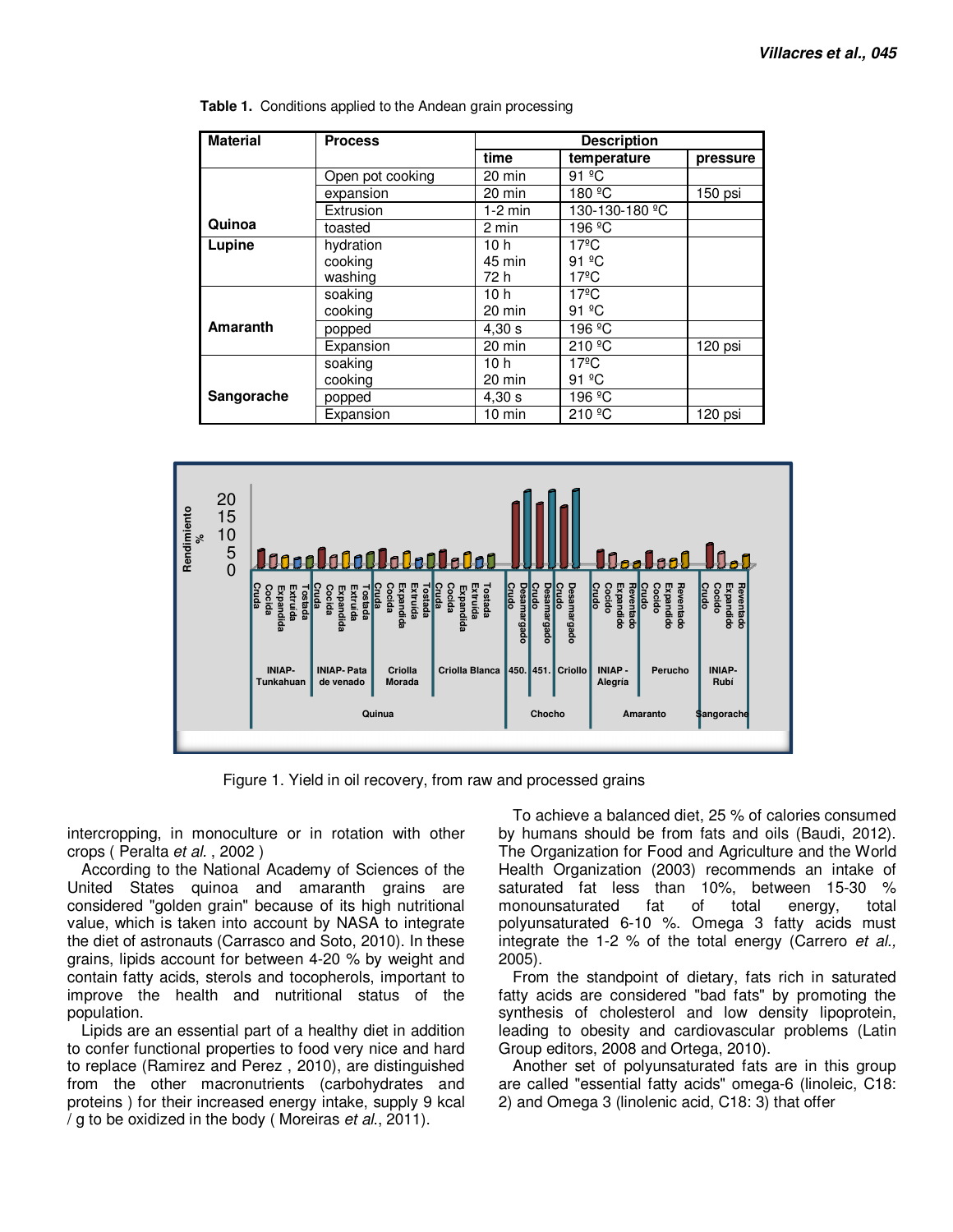|                                |                                                    | Lupine                   |                          |                           |                        |                           |                        |  |  |  |
|--------------------------------|----------------------------------------------------|--------------------------|--------------------------|---------------------------|------------------------|---------------------------|------------------------|--|--|--|
| <b>Fatty</b>                   |                                                    | <b>INIAP-450</b>         |                          |                           | <b>INIAP-451</b>       | <b>Criollo</b>            |                        |  |  |  |
|                                |                                                    | Raw                      | <b>Debittered</b>        | Raw                       | <b>Debittered</b>      | Raw                       | <b>Debittered</b>      |  |  |  |
| <b>AGS</b>                     | <b>Palmitic</b>                                    | $10,34^{\circ} \pm 0,01$ | $10,70^6 \pm 0,11$       | $10,60^{\circ} \pm 0,04$  | $10,57^a \pm 0,09$     | $10,93^{\circ}$ ± 0,41    | $10,76^a \pm 0,01$     |  |  |  |
|                                | <b>Stearic</b>                                     | $6,13^6 \pm 0,07$        | $6.01^a \pm 0.18$        | $6,91^a \pm 0,11$         | $6,76^a \pm 0,18$      | $6,74^a \pm 0,04$         | $6,99^a \pm 0,14$      |  |  |  |
| <b>AGM</b>                     | <b>Oleic</b>                                       | $51.13^{\circ} \pm 0.03$ | $45,80^{\circ} \pm 0,37$ | $\sqrt{49,07^a \pm 0,15}$ | $48,86^a \pm 0,41$     | $45,16^{b} \pm 0,16$      | $46,14^a \pm 0,38$     |  |  |  |
| <b>AGP</b>                     | Linoleic                                           | $27,84^{6} \pm 0,22$     | $33,46^{\circ} \pm 0,70$ | $29,14^{a}$ ± 0,23        | $29,15^{\circ}$ ± 0,15 | $31,52^{ba}$ ± 0,05       | $30,55^{\circ}$ ± 0,01 |  |  |  |
|                                | Linolenic                                          | $2,56^a \pm 0,01$        | $2,99^a \pm 0,35$        | $2,31^a \pm 0,03$         | $2,23^a \pm 0,07$      | $2,84^a \pm 0,01$         | $2,53^b \pm 0,04$      |  |  |  |
|                                | <b>Quality Indices of Fats</b>                     |                          |                          |                           |                        |                           |                        |  |  |  |
| <b>AGP/AGS</b>                 |                                                    | $1,6^b \pm 0,01$         | $\sqrt{2,09^a}$ ±0,03    | $1,66^a \pm 0,01$         | $1,66^a \pm 0,02$      | $\overline{1,75^a}$ ±0,03 | $1,67^{\circ}$ ±0,01   |  |  |  |
| (AGP+AGM)/AGS                  |                                                    | $4,57^{\circ}$ ±0,01     | $4,74^a \pm 0,09$        | $4,26^a \pm 0,00$         | $4,29^a \pm 0,05$      | $4,07^{\circ}$ ±0,05      | $4,04^a \pm 0,02$      |  |  |  |
| Ratio $\omega$ -6/ $\omega$ -3 |                                                    | $10,89^{\circ}$ ± 0,04   | $11,33^a \pm 1,09$       | $12,59^a \pm 0,04$        | $13,10^a \pm 0,47$     | $11,11^{6}$ ±0,03         | $11,98^a \pm 0,17$     |  |  |  |
|                                | Different letters indicate significant differences |                          |                          |                           |                        |                           |                        |  |  |  |
|                                | Average of three replicates                        |                          |                          |                           |                        |                           |                        |  |  |  |

| Table 2. Fatty acid profile (%) of oil from raw and processed (debittered) lupine |  |  |
|-----------------------------------------------------------------------------------|--|--|
|-----------------------------------------------------------------------------------|--|--|

**Tabla 3.** Fatty acid profile of the oil from four varieties of raw and processed quinoa (%)

| <b>Tunkahuan Quinoa</b>   |                                                    | Raw                                 | <b>Cooked</b>                    | <b>Expanded</b>               | <b>Extruded</b>             | <b>Toast</b>                      |  |  |
|---------------------------|----------------------------------------------------|-------------------------------------|----------------------------------|-------------------------------|-----------------------------|-----------------------------------|--|--|
| <b>AGS</b>                | <b>Palmitic</b>                                    | $10,28^a \pm 0,22$                  | $12,40^{\circ} \pm 0,00$         | $9,99^a \pm 0,01$             | $12,32^b \pm 0,00$          | $10,11^a \pm 0,09$                |  |  |
|                           | <b>Stearic</b>                                     | $0.77^a \pm 0.17$                   | $0.89^a \pm 0.08$                | $0,96^{\circ}$ ±0,04          | $1,52^{\circ} \pm 0,22$     | $0.66^a \pm 0.17$                 |  |  |
| <b>AGM</b>                | Oleic                                              | $24,66^{\circ} \pm 0,53$            | $30,44^a \pm 0,00$               | $23,15^{\circ}$ ± 0,40        | $27,86^{b} \pm 0,03$        | $25,18^{\circ} \pm 0,23$          |  |  |
| <b>AGP</b>                | Linoleic                                           | $55,45^{\circ}$ ± 0,58              | $45,95^{\circ} \pm 0,00$         | $55,02^a \pm 0,08$            | $47,98^{b} \pm 0,01$        | $55,30^a \pm 0.57$                |  |  |
|                           | Linolenic                                          | $3,25^{\circ} \pm 0,04$             | $3,2^{\circ} \pm 0,00$           | $3,25^{\circ} \pm 0,01$       | $3,51^a \pm 0,01$           | $3,34^{ab} \pm 0,11$              |  |  |
| <b>AGP/AGS</b>            |                                                    | $\sqrt{4,85^a} \pm 0,03$            | $3,31^{\circ} \pm 0,01$          | $4,03^{b} \pm 0,06$           | $3,34^{\circ} \pm 0,03$     | $\sqrt{4,86^a}$ ± 0,05            |  |  |
| (AGP+AGM)/AGS             |                                                    | $\sqrt{7}$ , 24 <sup>a</sup> ± 0,04 | $\overline{5,64}^{\circ}$ ± 0,02 | $5,84^b \pm 0,08$             | $5,40^d \pm 0,04$           | $7,21^{\circ}$ ± 0,06             |  |  |
|                           | Pata de Venado Quinoa                              | Raw                                 | <b>Cooked</b>                    | <b>Expanded</b>               | <b>Extruded</b>             | <b>Toast</b>                      |  |  |
|                           | <b>Palmitic</b>                                    | $10,28^{ab}$ ±0,23                  | $10,50^6 \pm 0,00$               | $11,17^{\circ}$ ±0,01         | $10,13^a \pm 0,00$          | $10,38^{ab} \pm 0,02$             |  |  |
| <b>AGS</b>                | <b>Stearic</b>                                     | $0.83^a \pm 0.13$                   | $0,74^a \pm 0,19$                | $0.64^a \pm 0.09$             | $0,68^{\circ} \pm 0,06$     | $0.98^a \pm 0.06$                 |  |  |
| <b>AGM</b>                | Oleic                                              | $27,56^a \pm 0,15$                  | $27.7^a \pm 0.01$                | $22,31^{\circ} \pm 0,00$      | $26,93^{b} \pm 0,03$        | $21,13^d \pm 0,00$                |  |  |
| <b>AGP</b>                | Linoleic                                           | $\overline{51,41^c \pm 0,26}$       | $51,39^{\circ} \pm 0,01$         | $\overline{55,97^a \pm 0,30}$ | $\overline{52,14^6}$ ± 0,13 | $52,11^{\circ} \pm 0,01$          |  |  |
|                           | Linolenic                                          | $4.21^b \pm 0.07$                   | $3,89^d \pm 0,05$                | $4.46^a \pm 0.00$             | $3,98^{\text{cd}} \pm 0,02$ | $\frac{1}{4.06^{\circ} \pm 0.01}$ |  |  |
| *AGP/AGS                  |                                                    | $4,46^a \pm 0,08$                   | $4,47^a \pm 0,13$                | $4.63^{\circ} \pm 0.02$       | $4,63^a \pm 0,01$           | $4,22^b \pm 0,04$                 |  |  |
| *(AGP+AGM)/AGS            |                                                    | $6,94^{ab} \pm 0,12$                | $7,00^a \pm 0,20$                | $6,61^{\circ} \pm 0,03$       | $7,15^a \pm 0,03$           | $6,26^{\circ} \pm 0,05$           |  |  |
| Criolla Blanca Quinoa     |                                                    | Raw                                 | <b>Cooked</b>                    | <b>Expanded</b>               | <b>Extruded</b>             | <b>Toast</b>                      |  |  |
|                           | palmitic                                           | $11,33^{6}$ ± 0,04                  | $10.79^a \pm 0.00$               | $10.80^a \pm 0.00$            | $15.87^{\circ}$ ± 0.01      | $11,47^{\circ} \pm 0,01$          |  |  |
| <b>AGS</b>                | <b>Stearic</b>                                     | $0.76^a \pm 0.04$                   | $0.68^a \pm 0.08$                | $0,74^a \pm 0,03$             | $2,68^{\circ} \pm 0,24$     | $0,66^a \pm 0,08$                 |  |  |
| <b>AGM</b>                | Oleic                                              | $21,66^{\circ} \pm 0,00$            | $20,82^e \pm 0,00$               | $25,39^a \pm 0,01$            | $23,46^{b} \pm 0,01$        | $21,00^{\circ}$ ± 0,02            |  |  |
|                           | Linoleic                                           | $55,67^a \pm 0,15$                  | $56,65^a \pm 0,19$               | $\overline{52,54^6 \pm 0,02}$ | $52,73b \pm 1,67$           | $55,49^a \pm 0,01$                |  |  |
| <b>AGP</b>                | Linolenic                                          | $4,17^{\circ}$ ±0,02                | $4,68^a \pm 0,06$                | $4.03^d \pm 0.02$             | $2.40^{\circ} \pm 0.00$     | $\sqrt{4,49^b}$ ± 0,05            |  |  |
| *AGP/AGS                  |                                                    | $4,50^6 \pm 0,10$                   | $4.89^a \pm 0.09$                | $4,45^{\circ} \pm 0,05$       | $2,89^{\circ} \pm 0,02$     | $4,48^b \pm 0,11$                 |  |  |
| $*(AGP+AGM)/AGS$          |                                                    | $6,46^{\circ}$ ± 0,17               | $6,94^a \pm 0,12$                | $6,83^{ab} \pm 0,09$          | $4,24^d \pm 0,03$           | $6,40^{\circ} \pm 0,14$           |  |  |
|                           | Criolla Morada Quinoa                              | Raw                                 | <b>Cooked</b>                    | <b>Expanded</b>               | <b>Extruded</b>             | <b>Toast</b>                      |  |  |
| <b>AGS</b>                | <b>Palmitic</b>                                    | $10.34^{b} \pm 0.07$                | $10,16^a \pm 0,00$               | $10.33^{b} \pm 0.03$          | $10,45^{\circ} \pm 0,07$    | $10.13^a \pm 0.00$                |  |  |
|                           | <b>Stearic</b>                                     | $0.91^{\circ} \pm 0.07$             | $0.64^a \pm 0.05$                | $0.81^{ab} \pm 0.08$          | $0.72^{ab} \pm 0.08$        | $0.73^{ab} \pm 0.08$              |  |  |
| <b>AGM</b>                | Oleic                                              | $23,07^a \pm 0,13$                  | $23,02^{ab} \pm 0,07$            | $22,54^{\circ} \pm 0,32$      | $22,92^{ab} \pm 0,01$       | $22,93^{ab} \pm 0,00$             |  |  |
| <b>AGP</b>                | <b>Linoleic</b>                                    | $55,60^{ab} \pm 0,03$               | $54,69^{\circ} \pm 0,01$         | $54,79^{\circ} \pm 0,00$      | $54,53^{\circ} \pm 0,02$    | $55,90^{ab} \pm 0,01$             |  |  |
|                           | Linolenic                                          | $4,20^{\circ}$ ± 0,06               | $4.08^d \pm 0.01$                | $4,24^{ab} \pm 0,00$          | $4.12^{\text{cd}} \pm 0.01$ | $4,30^a \pm 0,02$                 |  |  |
| *AGP/AGS                  |                                                    | $4,86^{bc} \pm 0,01$                | $4,93^{ab} \pm 0,03$             | $4,73^{cd} \pm 0,01$          | $4.67^{\circ} \pm 0.05$     | $5,08^a \pm 0,08$                 |  |  |
| *(AGP+AGM)/AGS            |                                                    | $7,11^{\circ} \pm 0,02$             | $7,34^a \pm 0,04$                | $6.94^{nc} \pm 0.03$          | $6,80^{\circ} \pm 0,06$     | $7,39^a \pm 0,11$                 |  |  |
|                           | Different letters indicate significant differences |                                     |                                  |                               |                             |                                   |  |  |
|                           | Average of three replicates                        |                                     |                                  |                               |                             |                                   |  |  |
| * Quality Indices of Fats |                                                    |                                     |                                  |                               |                             |                                   |  |  |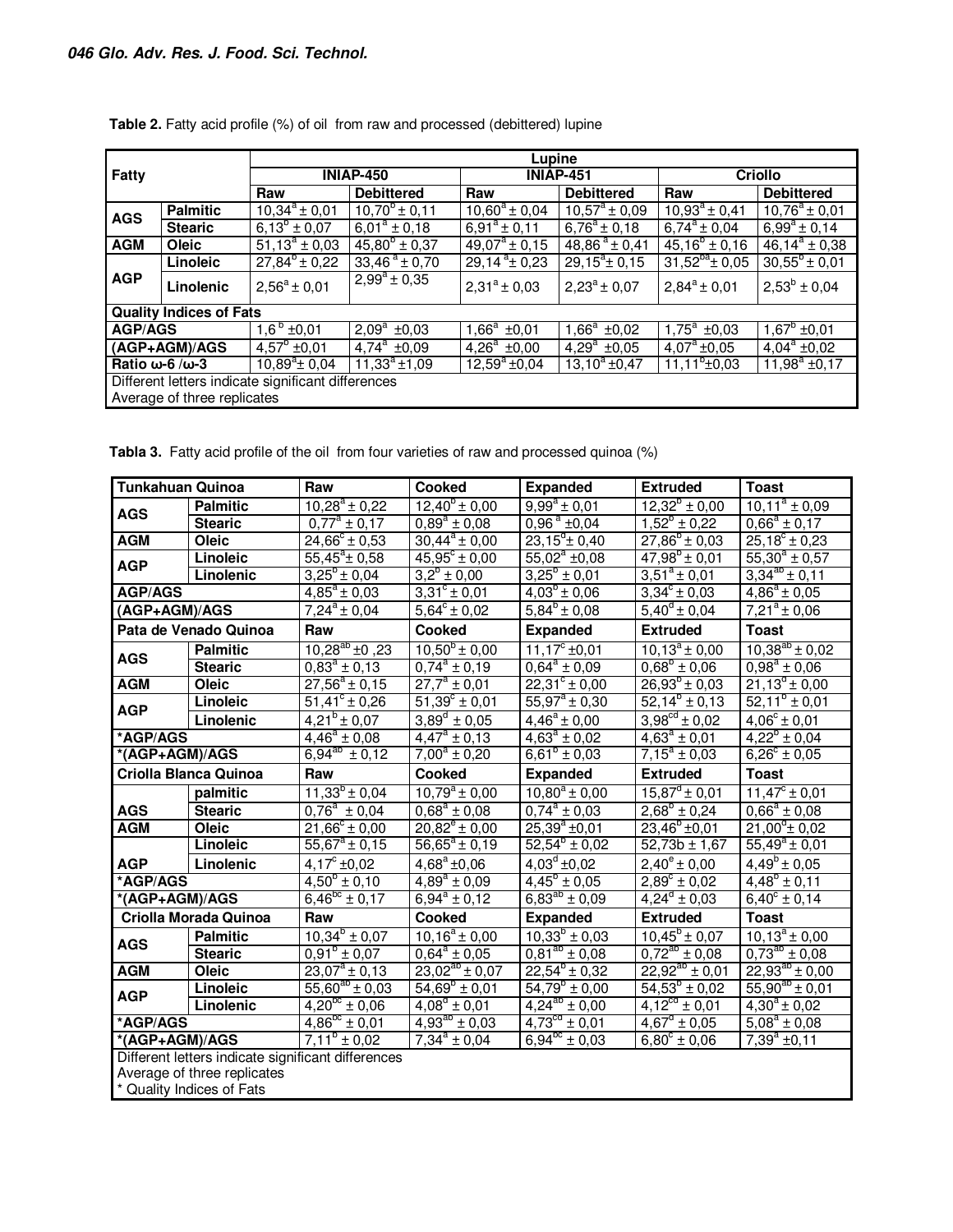**Tabla 4.** Ratio Omega 6 (ω6) / Omega 3 (ω3) for the oil from four quinoa varieties

| Variety                                            | Condition of the grain   |                          |                          |                          |                       |  |  |  |
|----------------------------------------------------|--------------------------|--------------------------|--------------------------|--------------------------|-----------------------|--|--|--|
|                                                    | Raw                      | Cooked                   | <b>Expanded</b>          | <b>Extruded</b>          | <b>Toast</b>          |  |  |  |
| Tunkahuan                                          | $17.06^a \pm 0.05$       | $13.97^{\circ}$ ± 0.02   | $16.94^a \pm 0.00$       | $13.65^{\circ} \pm 0.04$ | $16.57^a \pm 0.72$    |  |  |  |
| Pata de Venado                                     | $12.21^{\circ} \pm 0.25$ | $13.22^a \pm 0.17$       | $12.56^{\circ}$ ± 0.06   | $13.11^a \pm 0.11$       | $12.85^{ab} \pm 0.02$ |  |  |  |
| <b>Criolla Blanca</b>                              | $13.36^{b} \pm 0.04$     | $12,10^{\circ} \pm 0,11$ | $13,05^{bc} \pm 0.08$    | $21.97^a \pm 0.67$       | $12.37^{bc} \pm 0.18$ |  |  |  |
| Criolla morada                                     | $13.26^{ab} \pm 0.21$    | $13.41^a \pm 0.02$       | $12.92^{\circ} \pm 0.01$ | $13.25^{ab} \pm 0.02$    | $12.99^{nc} \pm 0.05$ |  |  |  |
| Different letters indicate significant differences |                          |                          |                          |                          |                       |  |  |  |
| Average of three replicates                        |                          |                          |                          |                          |                       |  |  |  |

| Tabla 5. Fatty acid profile of amaranth oil from raw and processed sangorache (%) |
|-----------------------------------------------------------------------------------|
|-----------------------------------------------------------------------------------|

| Alegría Amaranth                                                                                                                                                                                                                        |                               | Raw                                                | <b>Cooked</b>            | <b>Expanded</b>                  | Popped                   |  |  |
|-----------------------------------------------------------------------------------------------------------------------------------------------------------------------------------------------------------------------------------------|-------------------------------|----------------------------------------------------|--------------------------|----------------------------------|--------------------------|--|--|
| <b>AGS</b>                                                                                                                                                                                                                              | <b>Palmitic</b>               | $18,98^{b} \pm 0,08$                               | $16,26^a \pm 0,02$       | $19,02^b \pm 0,02$               | $19,58^{\circ} \pm 0,00$ |  |  |
|                                                                                                                                                                                                                                         | <b>Stearic</b>                | $3,91^{\circ} \pm 0,07$                            | $2,83^{\circ} \pm 0,13$  | $3,83^{b} \pm 0,12$              | $4,15^{\circ}$ ± 0,14    |  |  |
| <b>AGM</b>                                                                                                                                                                                                                              | Oleic                         | $26,16^a \pm 0,44$                                 | $25,00^6 \pm 0,00$       | $25,33^{\circ} \pm 0,06$         | $25,43^{\circ} \pm 0,01$ |  |  |
| <b>AGP</b>                                                                                                                                                                                                                              | Linoleic                      | $46,06^{\circ} \pm 0,14$                           | $49,52^a \pm 0,00$       | $46,65^{\circ} \pm 0,06$         | $44,43^{\circ} \pm 0,01$ |  |  |
|                                                                                                                                                                                                                                         | Linolenic                     | $0.75^{\circ} \pm 0.08$                            | $2,14^a \pm 0,00$        | $0,96^{\circ} \pm 0,03$          | $1,28^b \pm 0,14$        |  |  |
| ACP/AGS*                                                                                                                                                                                                                                |                               | $1,38^b \pm 0,12$                                  | $\frac{1}{1,54^a}$ ±0,02 | $1,33^b \pm 0,01$                | $1,30^b \pm 0,03$        |  |  |
| (AGP+AGM)/AGS*                                                                                                                                                                                                                          |                               | $1,58^{\circ}$ ±0,19                               | $1,71^a \pm 0,03$        | $1,53^{\circ}$ ±0,02             | $1,51^{\circ}$ ±0,03     |  |  |
| (Retio $\omega$ -6/ $\omega$ -3)*                                                                                                                                                                                                       |                               |                                                    |                          |                                  |                          |  |  |
|                                                                                                                                                                                                                                         |                               | 62,37 $^{\rm a}$ ±6,28                             | $23,14^{\circ}$ ±0,05    | $48,65^{\circ}$ ±1,53            | $35,04^{\circ}$ ±3,89    |  |  |
| <b>Perucho Amaranth</b>                                                                                                                                                                                                                 |                               | Raw                                                | Cooked                   | <b>Expanded</b>                  | Popped                   |  |  |
| <b>AGS</b>                                                                                                                                                                                                                              | <b>Palmitic</b>               | $17,87^b \pm 0,03$                                 | $18,36^{\circ} \pm 0,30$ | $\overline{18,19^{bc}} \pm 0,00$ | $16,97^a \pm 0,00$       |  |  |
|                                                                                                                                                                                                                                         | <b>Stearic</b>                | $3.52^a \pm 0.24$<br>$36,33^{c} \pm 0,04$          | $3,86^a \pm 0,11$        | $3,75^{\circ} \pm 0,15$          | $5,46^{\circ} \pm 0,16$  |  |  |
|                                                                                                                                                                                                                                         | <b>AGM</b><br>Oleic           |                                                    | $37,83^a \pm 0,25$       | $37,23^{6} \pm 0,00$             | $34,49^d \pm 0,04$       |  |  |
| <b>AGP</b>                                                                                                                                                                                                                              | Linoleic                      | $37,39^a \pm 0,11$                                 | $35,5^{\circ} \pm 0,01$  | $36,50^{\circ}$ ± 0,13           | $34,17^{\circ}$ ± 0,02   |  |  |
|                                                                                                                                                                                                                                         | Linolenic                     | $0.97^{\circ} \pm 0.03$                            | $0,84^{\circ} \pm 0,03$  | $0,93^{ab} \pm 0,03$             | $0,84^{\circ} \pm 0,03$  |  |  |
| ACP/AGS*                                                                                                                                                                                                                                |                               | $2,03^a \pm 0,00$                                  | $2,06^{\circ}$ ± 0,03    | $2,05^b \pm 0,01$                | $2,03^{\circ}$ ±0,01     |  |  |
|                                                                                                                                                                                                                                         | (AGP+AGM)/AGS*                |                                                    | $2,27^b \pm 0,06$        | $2,25^{ab}$ ± 0,01               | $2,35^{\circ} \pm 0,01$  |  |  |
| (Ratio ω-6 /ω-3)*                                                                                                                                                                                                                       |                               |                                                    |                          |                                  |                          |  |  |
|                                                                                                                                                                                                                                         |                               | $38,50^a \pm 1,36$                                 | $42,13^a \pm 1,33$       | $39,38^a \pm 1,42$               | $40,51^a \pm 1,20$       |  |  |
|                                                                                                                                                                                                                                         | <b>INIAP-Rubí Sangorache</b>  | Raw                                                | Cooked                   | <b>Expanded</b>                  | Popped                   |  |  |
| <b>AGS</b>                                                                                                                                                                                                                              | <b>Palmitic</b>               | $18,38^a \pm 0,27$                                 | $20,63^{\circ} \pm 0,01$ | $19,77^{\circ}$ ± 0,02           | $20,69^{\circ} \pm 0,41$ |  |  |
|                                                                                                                                                                                                                                         | <b>Stearic</b>                | $3,88^a \pm 0,10$                                  | $3.63^a \pm 0.12$        | $3,49^a \pm 0,20$                | $3,81^a \pm 0,14$        |  |  |
| <b>AGM</b>                                                                                                                                                                                                                              | Oleic                         | $27,73^{\circ} \pm 0,01$                           | $24,41^{\circ} \pm 0,34$ | $25,4^b \pm 0,07$                | $25,08^b \pm 0,01$       |  |  |
| <b>AGP</b>                                                                                                                                                                                                                              | Linoleic                      | $44,25^{\circ} \pm 0,31$                           | $46,65^a \pm 0,04$       | $46,73^a \pm 0,01$               | $45,89^{\circ} \pm 0,00$ |  |  |
|                                                                                                                                                                                                                                         | Linolenic                     | $0,91^a \pm 0,07$                                  | $0,75^{\circ} \pm 0,03$  | $0,95^a \pm 0,02$                | $0,83^a \pm 0,00$        |  |  |
| <b>ACP/AGS*</b>                                                                                                                                                                                                                         |                               | $1,51^a \pm 0,00$                                  | $1,18^{b} \pm 0,00$      | $1,29^a \pm 0,01$                | $1,21^b \pm 0,01$        |  |  |
| (AGP+AGM)/AGS*                                                                                                                                                                                                                          |                               | $1,72^b \pm 0,01$                                  | $1,36^{b} \pm 0,00$      | $1,46^a \pm 0,01$                | $1,40^{\circ}$ ± 0.01    |  |  |
| (Ratio ω-6/ ω-3)*                                                                                                                                                                                                                       |                               | $48.82^{\circ}$ ± 3.96                             | $62,71^a \pm 2,78$       | $49,29^{\circ}$ ± 1,02           | 55,39 $^{ab}$ ± 0,24     |  |  |
|                                                                                                                                                                                                                                         |                               | Different letters indicate significant differences |                          |                                  |                          |  |  |
|                                                                                                                                                                                                                                         | Average of three replications |                                                    |                          |                                  |                          |  |  |
| $\bullet$ $\bullet$ . The contract of the contract of the contract of the contract of the contract of the contract of the contract of the contract of the contract of the contract of the contract of the contract of the contract of t |                               |                                                    |                          |                                  |                          |  |  |

<sup>'</sup> Quality indices fats

health benefits because of its important role biological to not be synthesized by the body of mammals (Carrillo et al, 2011 ) .

The intake of omega 6 helps lower cholesterol and triglyceride levels in the blood and disease prevention cardiovascular, (Carrillo et al., 2011).

Another group of lipid compounds present in the plant kingdom are the phytosterols or plant sterols, constituted 80% of beta-sitosterol and about 15 % for stigmasterol

(Ramirez, 2010). The most concentrated source of these lipids are vegetable oils (corn, sunflower, soybean and rapeseed), which contain from 0,1 % - 0,8% , are also found in legumes (0,2%) and in smaller quantities in nuts, bread and vegetables (Palou et al., 2005). Unlike cholesterol, these are not absorbed in the gastrointestinal tract (Baudi, 2012) and have a hypocholesterolemic effect (Matos, 2010). Several studies show that maximum benefits are achieved through an intake of 2-3 g per day,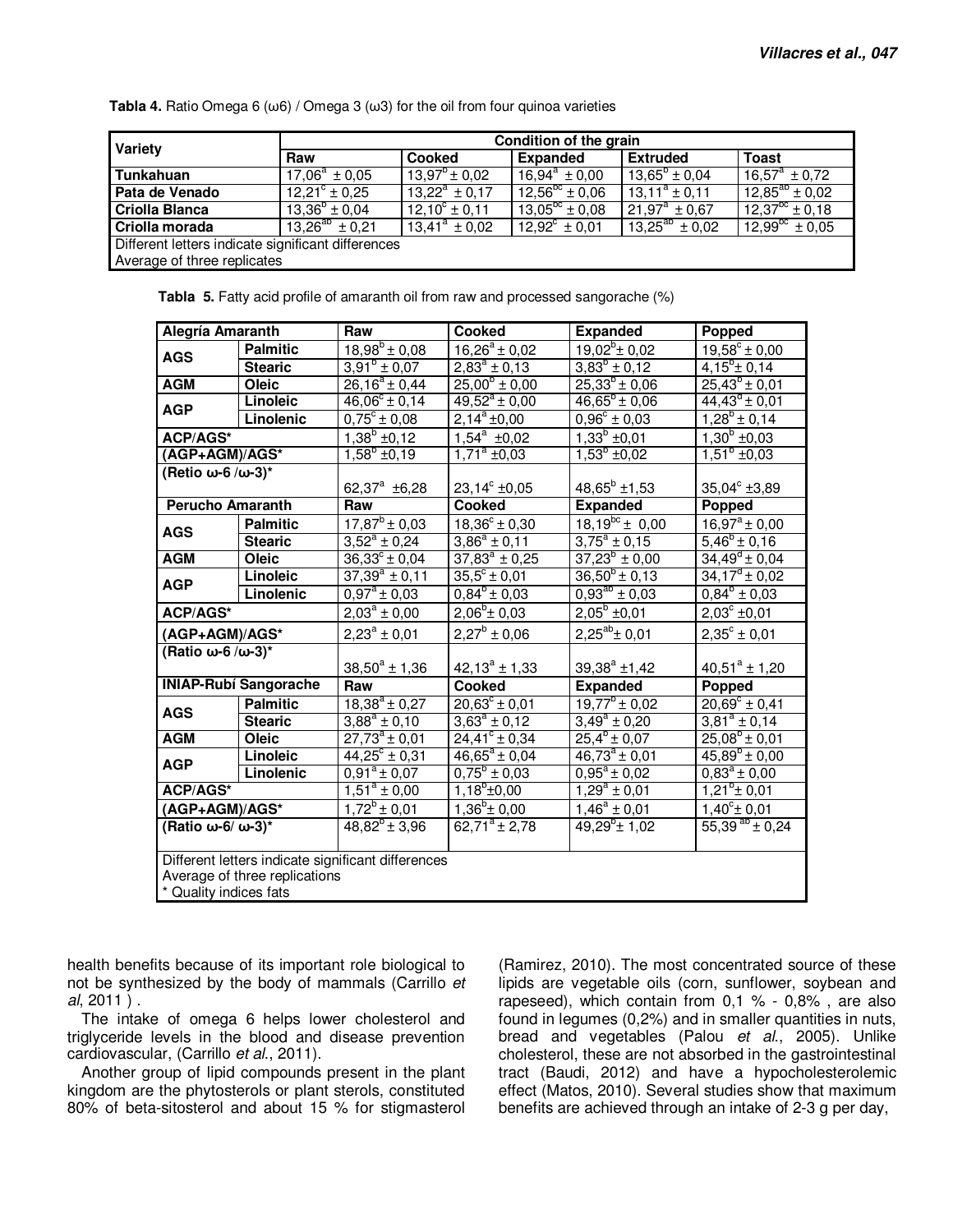## **048 Glo. Adv. Res. J. Food. Sci. Technol.**

|                             |                          |                                                    | α<br>γ                         |                                 | $\overline{\delta}$     | $\overline{B}$      |  |
|-----------------------------|--------------------------|----------------------------------------------------|--------------------------------|---------------------------------|-------------------------|---------------------|--|
|                             |                          | <b>Process</b>                                     | tocopherol                     | tocopherol                      | tocopherol              | tocopherol          |  |
| Variety                     |                          |                                                    | ppm                            | ppm                             | ppm                     | ppm                 |  |
|                             |                          | raw                                                | $427,00^{\circ}$ ± 0,82        | ---                             | ---                     | $\overline{a}$      |  |
|                             | <b>INIAP-450</b>         | Debittered                                         | $392,95^b \pm 0,86$            | $---$                           | $---$                   | $---$               |  |
| Lupine                      |                          | raw                                                | $946,50^a \pm 0,41$            | ---                             | ---                     | ---                 |  |
|                             | <b>INAP-451</b>          | Debittered                                         | $301,80^{\circ} \pm 0,16$      | $\overline{a}$                  | $\overline{a}$          | $---$               |  |
|                             | <b>Criollo</b>           | raw                                                | $746,95^a \pm 0,86$            | $---$                           | $---$                   | $---$               |  |
|                             |                          | Debittered                                         | $\overline{342,55^b} \pm 0,45$ | $---$                           | ---                     | ---                 |  |
|                             |                          | Raw                                                | $802,25^a \pm 0,61$            | $773,80^a \pm 0,73$             | $\overline{a}$          | $---$               |  |
|                             |                          | cooked                                             | 22                             | ---                             | $\overline{a}$          | $---$               |  |
|                             | Tunkahuan                | Expanded                                           | $130,90^{\circ} \pm 0,08$      | $\overline{a}$                  | $55,6^a \pm 0,49$       | $---$               |  |
|                             |                          | Extruded                                           | $65,35^d \pm 0,12$             | $44,95^{\circ} \pm 0,20$        | $\overline{a}$          | $---$               |  |
|                             |                          | Toast                                              | $195.1^{\circ} \pm 0.16$       | $368,37^{\circ}$ ± 0,11         | $\overline{a}$          | $---$               |  |
|                             |                          | Raw                                                | $211,45^{\circ} \pm 0,20$      | $579,00^{\text{ a}} \pm 0,82$   | $\overline{a}$          | $---$               |  |
|                             |                          | cooked                                             | $167,65^{\circ} \pm 0,29$      | $280,50^{\circ} \pm 0,41$       | $---$                   | $---$               |  |
|                             | Pata<br>de               | Expanded                                           | $405.5^{\text{a}} \pm 0.41$    | $349,60^{\circ}$ ± 0,33         | ---                     | $---$               |  |
|                             | Venado                   | Extruded                                           | $269.5^{b} \pm 0.41$           | $483,50^{b}$ ± 1,22             | $177,05^a \pm 0,69$     | $\overline{a}$      |  |
|                             |                          | Toast                                              | $234,65^{\circ} \pm 0,20$      | $428,90^{\circ} \pm 0,33$       | $\overline{a}$          | $---$               |  |
| Quinoa                      | <b>Criolla</b><br>blanca | Raw                                                | $274,85^a \pm 0,04$            | $182,70^a \pm 0,33$             | $---$                   | $---$               |  |
|                             |                          | cooked                                             | $232,00^{\circ}$ ± 0,82        | $169,90^{\circ} \pm 0,08$       | $\overline{a}$          | $\overline{a}$      |  |
|                             |                          | Expanded                                           | $117,95^{\circ}$ ± 0,04        | $127,65^{\circ} \pm 0,12$       | $\overline{a}$          | $---$               |  |
|                             |                          | Extruded                                           | $91.10^{\circ}$ ± 0.00         | $83.05$ <sup>d</sup> $\pm$ 0.37 | $\overline{a}$          | $---$               |  |
|                             |                          | Toast                                              | $\overline{a}$                 | $20,95^{\circ}$ ± 0,04          | $\overline{a}$          | $---$               |  |
|                             |                          | Raw                                                | $303.1^a \pm 0.00$             | $518,95^{b} \pm 0,04$           | $\overline{a}$          | $---$               |  |
|                             |                          | cooked                                             | $259,05^{\circ} \pm 0,12$      | $277.8^d \pm 0.08$              | $\overline{a}$          | $\overline{a}$      |  |
|                             | Criolla                  | Expanded                                           | $227,1^e \pm 0,29$             | $427,15^{\circ} \pm 0,04$       | ---                     | $---$               |  |
|                             | morada                   | Extruded                                           | $301,5^b \pm 0.08$             | $115,55^{\circ} \pm 0,12$       | $\overline{a}$          | $\overline{a}$      |  |
|                             |                          | <b>Toast</b>                                       | $230,95^{\circ} \pm 0,04$      | $547,95^{\text{a}} \pm 0,04$    | ---                     | $---$               |  |
|                             |                          | Raw                                                | $1138,95^{\text{a}} \pm 0.29$  | $91,20^{a} \pm 0.65$            | $25,25^a \pm 0,61$      | $\cdots$            |  |
|                             | Alegria                  | Cooked                                             | $302,75^{b}$ ± 1,02            | $23,25^{\circ} \pm 0,37$        |                         | $---$               |  |
|                             |                          | Expanded                                           | $\overline{a}$                 | $49,25^{o} \pm 0,61$            | $24,85^a \pm 0,12$      | $\overline{a}$      |  |
| <b>Amaranth</b>             |                          | popped                                             | $\overline{a}$                 | $38,90^{\circ} \pm 0.08$        | $17,4^b \pm 0,49$       | $\overline{a}$      |  |
|                             |                          | raw                                                | $\overline{a}$                 | $48,00^{6} \pm 0,24$            | $10,9^a \pm 0,08$       | $\overline{a}$      |  |
|                             | Perucho                  | Cooked                                             | $---$                          | $56,55^a \pm 0,12$              | $9,05^{\circ} \pm 0,12$ | $---$               |  |
|                             |                          | Expanded                                           | ---                            | $30,90^{\circ} \pm 0,08$        | $3,00^{\circ} \pm 0,00$ | $---$               |  |
|                             |                          | popped                                             | $\overline{a}$                 | $18,45^{\circ} \pm 0,20$        | $---$                   | $\overline{a}$      |  |
|                             |                          | Raw                                                | $\overline{a}$                 | $53,50^a \pm 0,41$              | $218,00^a \pm 0,16$     | $569,55^a \pm 0,37$ |  |
| Sangorache                  | Rubí                     | Cooked                                             | $---$                          |                                 | $---$                   | $---$               |  |
|                             |                          | Expanded                                           | $\overline{a}$                 | $22,07^{\circ} \pm 0,09$        | $\overline{a}$          | $---$               |  |
|                             |                          | popped                                             | $\frac{1}{2}$                  | $\overline{a}$                  | $\overline{a}$          | $\overline{a}$      |  |
|                             |                          | Different letters indicate significant differences |                                |                                 |                         |                     |  |
| Average of three replicates |                          |                                                    |                                |                                 |                         |                     |  |

**Tabla 6.** Tocopherol content in oil from raw and processed grains

higher levels do not appear to produce any additional reduction effect (Hendriks, 2003 cited by Ramirez, 2010 ). Tocopherols are other substances that abound in vegetable fats , they make reference to vitamin E, are found especially in wheat germ oil , rice , corn , soy, egg yolks and green leafy vegetables .

## **MATERIALS AND METHODS**

## **Materials**

For this study were used: 4 varieties of quinoa (Tunkahuan, Pata de Venado, Crioll Blanca y Criolla morada),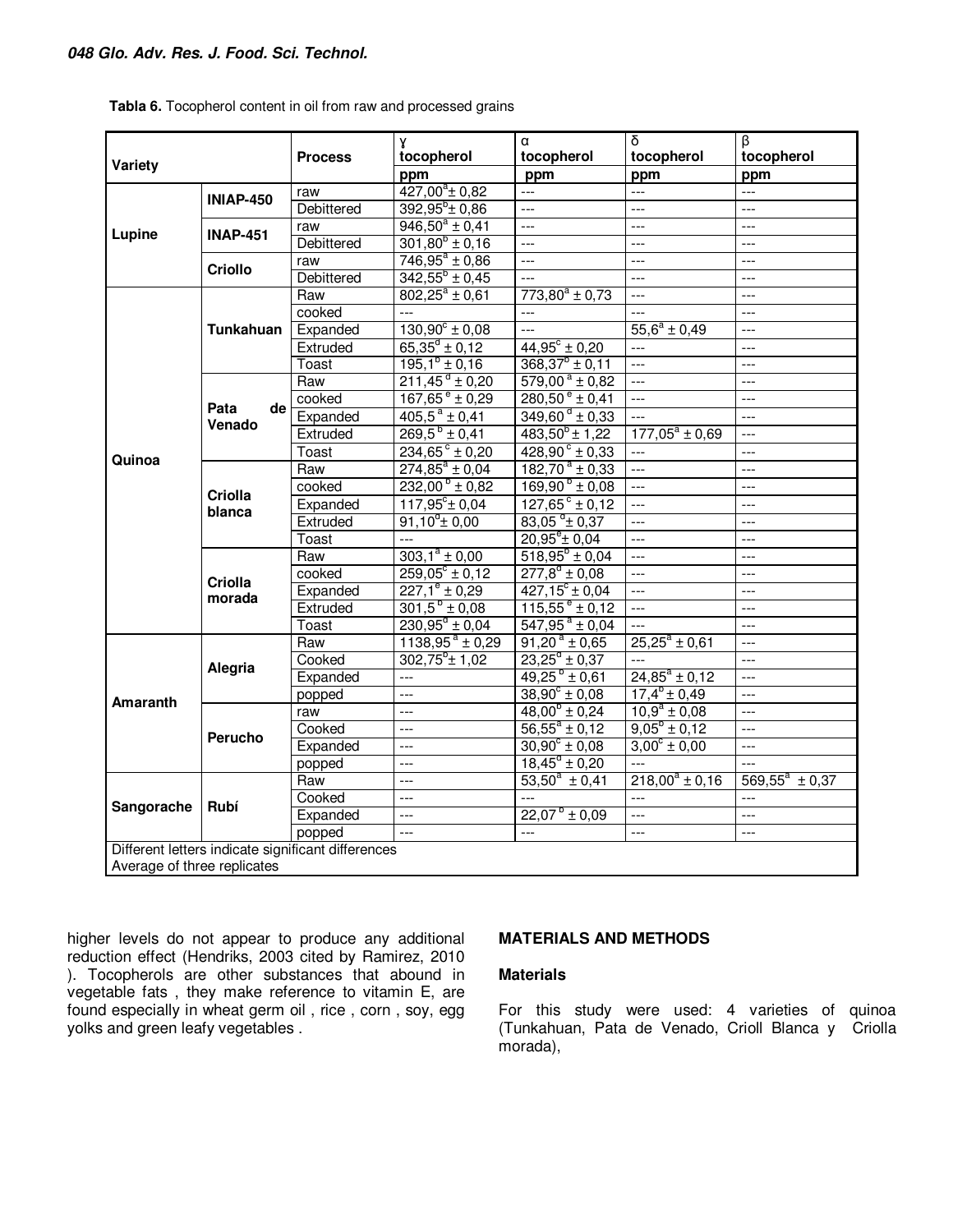| <b>Phytosterols</b> |                                   | Colestano                                          | Squalene                 | Brassiscasterol       | Campesterol                                              | Stigmasterol             | β-Sitosterol             | D-5 Avenasterol       | 4,22-Sitgmastadien-      | Stigmast-4eno-3-             |
|---------------------|-----------------------------------|----------------------------------------------------|--------------------------|-----------------------|----------------------------------------------------------|--------------------------|--------------------------|-----------------------|--------------------------|------------------------------|
|                     |                                   |                                                    |                          |                       |                                                          |                          |                          |                       | 3-one                    | one                          |
| Lupine              | <b>INIAP-450</b>                  | $15,00^{ab} \pm 0,00$                              | ---                      | ---                   | $22.72^{bc} \pm 0.00$                                    | $23.33^{\circ} \pm 0.01$ | $24.62^a \pm 0.20$       | $24,69^{ab} \pm 0,06$ | ---                      | $25,56^a \pm 0,11$           |
|                     | <b>INIAP-451</b>                  | $15.51^a \pm 0.40$                                 | $15,77^{\circ} \pm 0,00$ | $---$                 | $22,66^{\circ} \pm 0,00$                                 | $\sqrt{23,30^c}$ ± 0,04  | $24.25^{\circ} \pm 0.04$ | $24,53^{ab} \pm 0,18$ | $---$                    | $25,47^{\text{a}} \pm 0,10$  |
|                     | <b>Criollo</b>                    | $15,01^{ab} \pm 0,01$                              | $---$                    | $---$                 | $22,67^{\circ}$ ±0,02                                    | $23.48^{\circ} \pm 0.05$ | $24,33^{ab} \pm 0,02$    | $24,90^{ab} \pm 0,01$ | $25,16^{ab} \pm 0,01$    | $25.55^{\text{a}} \pm 0.11$  |
| Quinoa              | Tunkahuan                         | $15,12^{ab} \pm 0,00$                              | $15,68^{\circ} \pm 0,03$ | $22,23^{6} \pm 0,07$  | $22,76^{\text{abc}} \pm 0.01$ 23,49 <sup>ab</sup> ± 0.01 |                          | $24,45^{ab} \pm 0,11$    | $24.95^a \pm 0.04$    | $25,14^{\circ} \pm 0,00$ | $25,52^a \pm 0,09$           |
|                     | Pata<br>de <sub>1</sub><br>Venado | $15,13^{ab} \pm 0,01$                              | $15.63^{\circ} \pm 0.01$ | $22.29^{ab} \pm 0.01$ | $22.75^{bc} \pm 0.01$                                    | $23,45^b \pm 0,01$       | $24.58^a \pm 0.04$       | $24.94^a \pm 0.05$    | $25,10^{b} \pm 0,00$     | $25,46^{\text{ a}} \pm 0,12$ |
|                     | Criolla<br>blanca                 | $15,09^{ab} \pm 0,00$                              | $15,61^{\circ} \pm 0,00$ | $22,35^a \pm 0,01$    | $22,75^{bc}$ ±0,00                                       | $23,46^b \pm 0,02$       | $24.62^a \pm 0.08$       | $24,38^{b} \pm 0,39$  | $25,12^{b} \pm 0,01$     | $---$                        |
|                     | Criolla<br>morada                 | $14.92^b \pm 0.09$                                 | $15.59^{\circ} \pm 0.02$ | $22,28^{ab} \pm 0,04$ | $22,83^{ab} \pm 0,11$                                    | $23,48^b \pm 0,05$       | $24,38^{ab} \pm 0,05$    | $24,66^{ab} \pm 0,11$ | $25,25^{ab} \pm 0,17$    | $---$                        |
|                     | Alegria                           | $15,34^{ab} \pm 0,23$                              | $---$                    | $---$                 | $22,73^{bc}$ ± 0.02                                      | $23,45^{\circ} \pm 0,04$ | $24,41^{ab} \pm 0,04$    | $25,67^{ab} \pm 0,11$ | $25,33^a \pm 0,01$       | $25,49^{\text{ a}} \pm 0,09$ |
|                     | Amaranth Perucho                  | $15,20^{ab} \pm 0,04$                              | $---$                    | $---$                 | $\sqrt{22,89^a} \pm 0,00$                                | $23.59^a \pm 0.04$       | $24.61^a \pm 0.05$       | $24,80^{ab} \pm 0,10$ | $25.08^{b} \pm 0.01$     | $25,49^{\text{ a}} \pm 0,13$ |
|                     | Sangorache INIAP-Rubí             | $15,05^{ab} \pm 0,04$                              | $15,68^{\circ} \pm 0,00$ | $22,23^{b} \pm 0,00$  | $22,64^{\circ} \pm 0,01$                                 | $23,26^{\circ} \pm 0,00$ | $24.33^{ab} \pm 0.07$    | $---$                 | $---$                    | ---                          |
|                     |                                   | Different letters indicate significant differences |                          |                       |                                                          |                          |                          |                       |                          |                              |
|                     | Average of three replicates       |                                                    |                          |                       |                                                          |                          |                          |                       |                          |                              |

**Tabla 7.** Phytosterol Content (mg/100 g) in oil from raw and processed grains

,3 varieties of Lupine (INIAP-450, INIAP-451, Criollo), 2 amaranth varieties (INIAP-ALEGRÍA and Perucho) and a sangorache variety (lNlAP-Rubí).

#### **Methods**

Yield in obtaining oil: It was determined by gravimetric

 Fatty acid profile: was performed by gas chromatography following the method of the American Oil Chemestry Society, AOCS Official Method Ce 1h-05.

 Sterol: was determined by gas chromatography according to AOCS Recommended Practice-Ce 3-74.

 Tocopherols: High performance liquid chromatography (HPLC), according to the Official AOCS, Method Ce 8-89.

#### **Methodology**

Clean and free of impurities grains were divided into two portions. A for characterization of the fat from raw grains and other for process, this was made under the conditions specified in Table 1. Water cooked grains were dried in a forced air oven at 50  $\degree$  C for 8 hours, then were ground in an electric mill at 1600 rpm, portions thereof were placed on filter paper and macerated for 12 hours in hexane. After this time, the solvent was evaporated and the recovered oil on a rotary evaporator to 60°C.

#### **Statistical analysis**

The reported values for the different parameters analyzed were processed in the program InfoStat.

#### **RESULTS AND DISCUSSION**

#### **Oil Yield recovery**

The higher yield in the oil extraction was obtained from lupine, both in the raw state as debittered, relative to the other species with lower yields, as shown in Figure 1. These results are attributable to the higher content of lipids naturally present in the species Lupinus, recovery was increased in the processed grain (debittered) due to the lipid concentration at the expense of the decrease of other nutrients such as starch, sugars and some minerals present in grain.

 The opposite effect was determined in the quinoa, amaranth and sangorache whose performance in the recovery of oil decreased relative to raw grains, applying roasting processes, extrusion and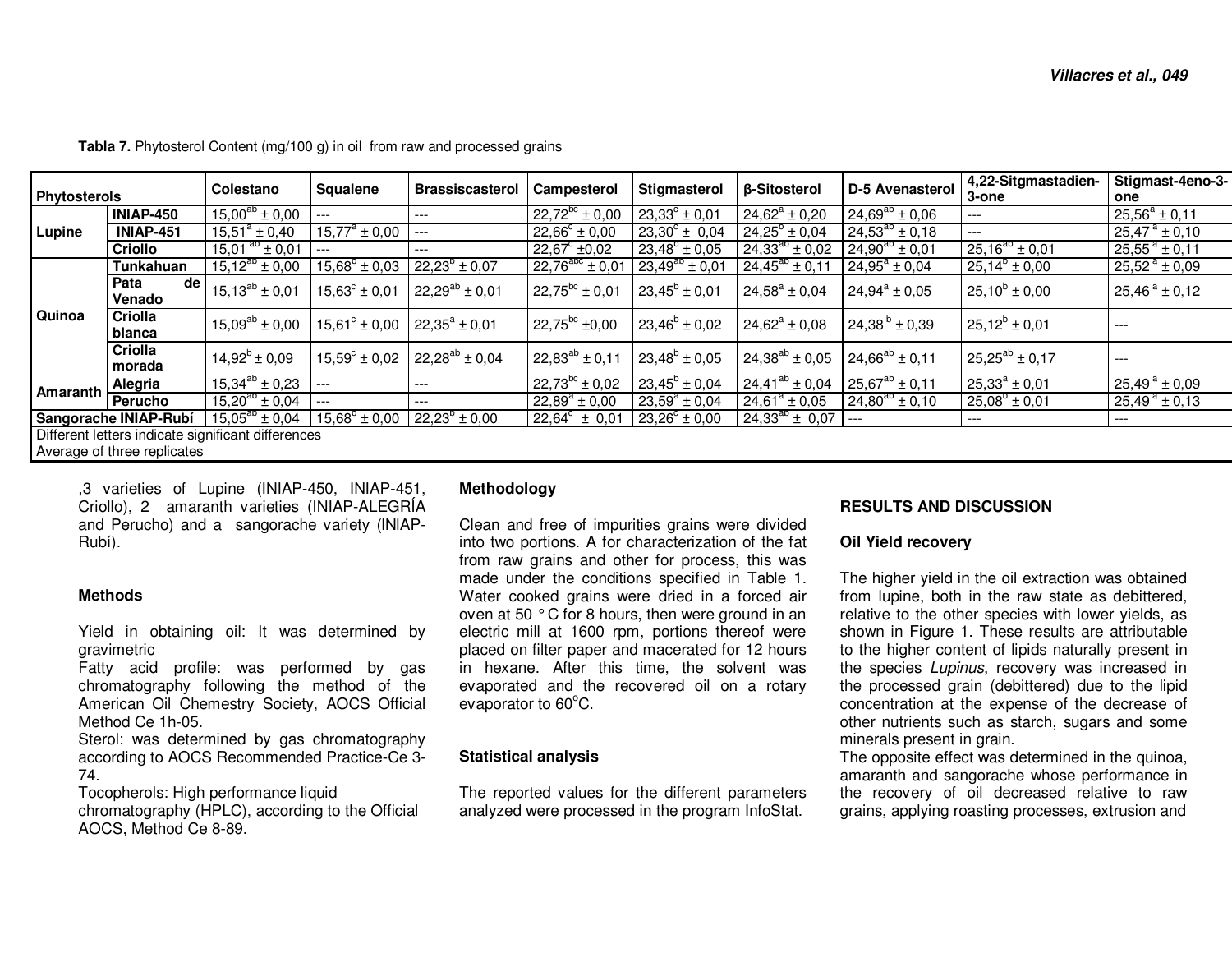expanded. Possibly due to the high temperatures encountered in these processes which lead to changes in the chemical composition and properties of the grains (Dobraszczyk et al., 2008).

## **Fatty Acid Profile**

Lupine oil obtained from both raw and debittered grain, showed a higher content of oleic acid (48%) (Table 2) compared with other vegetable oils (soybean and sunflower) having an average of 22 % (Navarrete, 2010) , this characteristic makes it suitable for frying processes , due to the better stability of monounsaturated fats . Also the highest content of this fatty acid in the lupine oil may aid in the prevention of certain cardiovascular and liver disease as well as in the maintenance of health ( Botanical, 2012; Navarrete, 2010). In INIAP-450 variety, oleic acid, showed a slight decrease by debittering effect of the process, (Tukey 5%), while the INIAP-451 variety no statistical differences between oleic acid from raw grain and processed. In the native variety, the content of this acid was higher in debittered grain with respect to the raw grain.

In the lupine, polyunsaturated fatty acids (Omega 3 and 6), together accounted for 33 % of the total oil, 30 % occurred as linoleic acid and 3% as linolenic acid. Result important for nutrition and human health, as these essential fatty acids help the normal development of the fetus and infant, and could help in reducing the risk of cardiovascular disease (Editors Latino Group, 2008). In general, the proportion of these fatty acids did not vary significantly by debittering effect of the grain.

With regard to the saturated fatty acids, lupine was moderate palmitic acid, on average 10,65%, followed by 6,61% stearic acid. The content of these fatty acids did not change significantly as a result of the grain debittering in lNlAP-451 and Criolla varieties, but not in lNlAP-450 variety had a higher palmitic acid content in the grain debittered (10,70%) with respect to the raw grain, the opposite effect was observed in stearic acid.

Regarding the quality of fat, polyunsaturated fatty acids ratio / saturated fatty acids (GP / AGS) shows that lupine oil is of good quality as the value exceeds 0,5, established at least for edible oils (Moreiras, 2011). Similarly the ratio (PUFA + MUFA) / SFA exceeded the minimum level (2.0) to be met an edible oil. Another index that helped to determine the quality of oil is the ratio Omega 6/omega 3 ratio, which must be below 10:1 for a good quality fat. The nearest oil this ratio both in its raw state as debittering was from INIAP-450 variety, which presented a 11:1 ratio. These findings contributed the highest content of mono and polyunsaturated fatty acids and a lower content of saturated fatty acids.

The values in Table 3, show that in the oil extracted from quinoa grain raw and processed, predominant mono

and polyunsaturated fatty acids. The oleic acid content ranged from 21,66% for oil from Criolla blanca variety to 27,56 % for oil from INIAP-Pata de Venado, in raw state. In the processed grain oil, the range of variation was from 20,82 to 30,44 % for lNlAP-Tunkahuan and criolla blanca cooked grain. In general, oleic acid positive changes experienced due to the firing and expanded in the case of the "Criolla blanca" variety that reflected an increase of the concentration of oleic acid, while extrusion processes and toasted grain caused a slight decrease in oleic acid, relative to raw grain. Another fatty acid found in significant concentration in quinoa oil was linoleic acid concentration which ranged from 51,41 to 55,67 % in the raw grain oil, while the oil from the cooked grain, variation range was 45,95 to 56,65 %, corresponding to Tunkahuan y Criolla blanca varieties, respectively. These values are similar to the unrefined soybean oil (55.60% ) and higher than those recorded for lupine oil (30,28 % ), amaranth ( 42%) and sangorache ( 46 % ), however did not exceed the value reported for sunflower oil ( 62,8 % ). The average values of linoleic acid (54%) and linolenic acid (4%) in quinoa oil were similar to those determined by Rubio, (2005) in two quinoa ecotypes. The average concentration of linolenic acid in quinoa oil was lower than that cited for refined oil (5,18 %) and raw oil (6,49 % ) of soybean, but exceeded the average value of lupine, amaranth and sangorache oils. The various process conditions, in some varieties helped increase the content of linoleic acid, while in others caused a decrease, with relation to grain raw oil. Such changes occurred in greater proportion in INIAP- Tunkahuan variety, whose content was significantly reduced by cooking processes and extruded (Tukey 5% ), but not varied with the expanded and roasting processes. In the linolenic acid changes were lower as a result of processing, in three of the varieties tested, except for the Criolla blanca variety, whose content was increased by the effect of cooking and toasting with a sudden decrease with expansion and extruded (Table 4).

Quinoa oil in raw state presented moderate amounts of palmitic acid (C16: 0), 11% in average and a low content of stearic acid (C18: 0) with 0,90%. Processing affected to varying degrees above the concentration of fatty acids , as reflected in the ratio PUFA / SFA, in some cases positively and in others negatively, and the Criolla blanca variety of quinoa, whose value PUFA / SFA decreased due to the extrusion from the raw grain 4,50 to 2,89 in the extrudate .

The ratio ( $AGP + AGM$ ) / SFA, in most varieties not change significantly (Tukey 5%) by effect of processing, except for the Criolla blanca variety, whose value decreased from 6,94 to 4,24 by the effect of extrusion , however is greater than the minimum level established for edible fats. The balance between  $\omega$  -6 fatty acids and ω - 3 is important in the diet to achieve health benefits. It has been suggested that the relative amounts of linoleic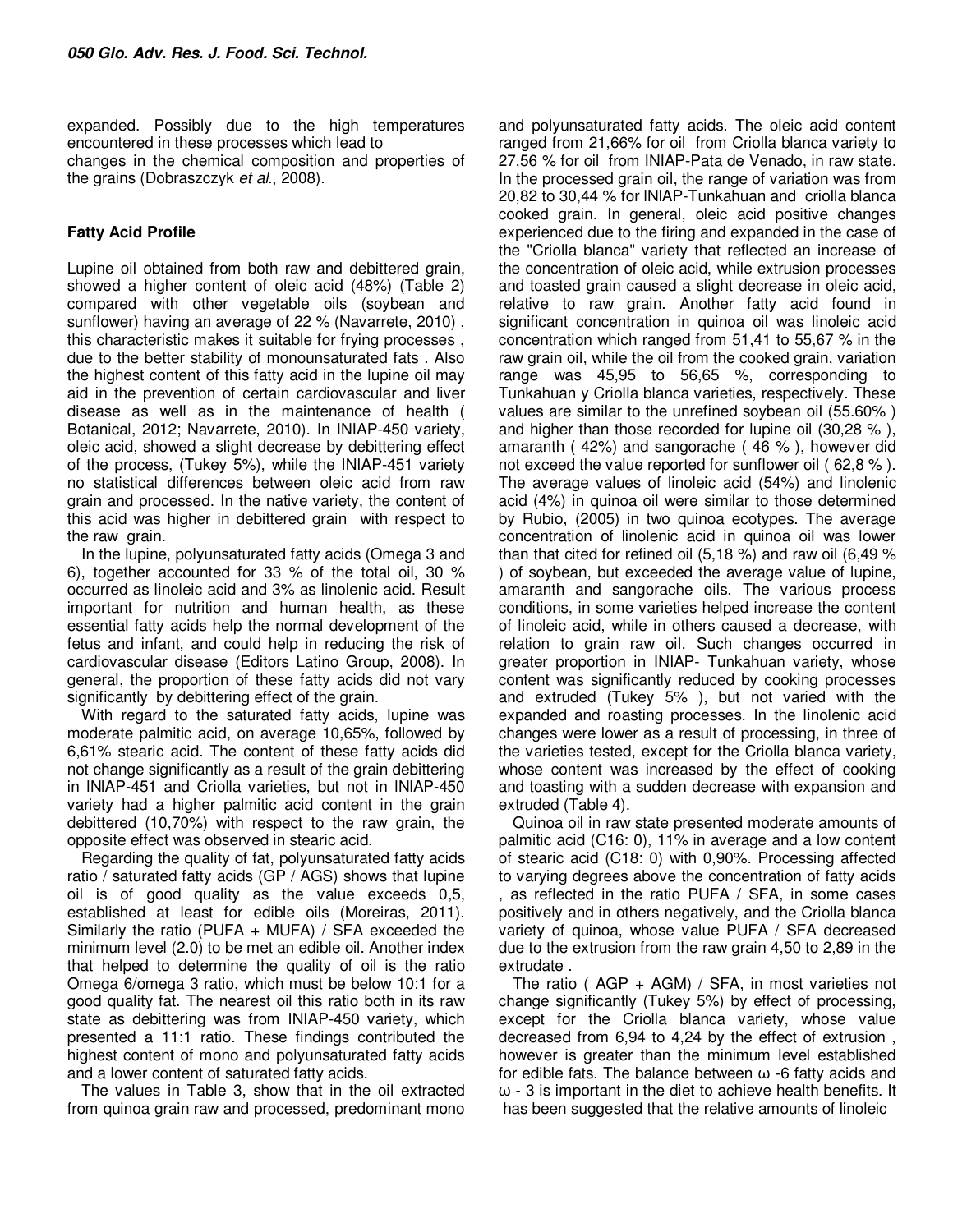acid and  $α$  -linolenic acid contained in the feed must be below 10:1 (FAO, 1997). The oil of the Criolla blanca variety cooked state, is the most approached this share.

The saturated fatty acid content in amaranth and sangorache oils the both raw and processed, exceeded the values recorded for lupine and quinoa oils. Palmitic acid reached an average 18,2% in amaranth oil and 20% in sangorache oil while stearic acid averaged 4% in the oil coming from the two grains. Cooking caused an increase in palmitic and stearic acids in Perucho amaranth variety, in relation to raw grain, similar result occurred in oil of INIAP-Alegria popped and sangorache. A firing action contrary occurred in the oil of INIAP-Alegria and oil of Perucho variety. Stearic acid experienced similar variations by processing effect .

It determined a higher content of oleic acid in Perucho amaranth variety, with an average of 36,33% in raw oil and 37,83 % in cooked grain oil. Sangorache while the content fluctuated between 24,41% to grain cooked oil and 27,73% to grain raw oil. The different process conditions did not significantly affect oleic acid content of lNlAP-Alegria amaranth and lNlAP-Ruby sangorache ( Tukey 5%), but not, Perucho amaranth, in which oleic acid decreased from 36,33 to 34,49 % due to the popped. In relation to linoleic acid, Perucho variety amaranth showed a smaller range of variation (from 34,17 to 37,39 %) while in the INIAP-Alegria variety, the average ranged from 44,43 % for popped grain oil to 49,52 % for the The different process conditions significantly affected the proportion of linoleic acid of Perucho amaranth variety whose content decreased from 37,39 % in the raw grain to 34,17 % in the popped grain. Linolenic acid with respect to both amaranth as sangorache had a lower content, relative to the lupine and quinoa. The various process conditions, did not significantly affect the content of this fatty acid in Perucho amaranth and the sangorache, while INIAP-Alegria amaranth variety, firing induced an increase from 0,75 to 2,14% (Table 5) .

The above changes had an impact on an increase or decrease of the quality indices PUFA / SFA and ( PUFA + MUFA) / SFA. Both as in sangorache as amaranth, is considered negative high ratio ( $\omega$ 6) / ( $\omega$ 3), the same ranging between 23,14 to INIAP-Alegría oil from cooked grain, to 62,20 to oil from sangorache cooked grain. This is because recent research shows that increased intake of ω -6, promotes an increase in the incidence of lung, prostate and colon (Ramirez et al., 2010; Piñeiro et al., 2013; Carrillo, 2011 ).

In general, lupine, quinoa, amaranth and sangorache oil had a low content of saturated fatty acids, with the greatest presence of unsaturated fatty acids in concentrations of 81 %, 87%, 76% and 74%, respectively. It was determined that the total content of unsaturated fatty acids in quinoa and lupine oils, is like soybean oil (84%) and olive oil ( 86 %), which can help

maintain health as linoleic acid reducing levels of cholesterol and LDL in serum, while the oleic acid has a neutral behavior with respect to LDL, but moderately increases the level of high density lipoproteins (HDL) (FAO, 1997).

## **Tocopherol Content**

Vitamin E, exist in four forms ( $\alpha$ ,  $\beta$ ,  $\gamma$ ,  $\delta$ ), all belonging to the group of tocopherols. These contain double bonds in its chemical structure, so that function in the body as natural antioxidants, protecting substances such as unsaturated fatty acids, carotenes and ascorbic acid ( Barrie, 2012).

Oils Andean grains raw, presented significant concentrations of  $\gamma$  and  $\alpha$  - tocopherol; raw oil amaranth grain, INIAP – Alegria variety, showed the highest content of  $y -$  tocopherol (1138.95 ppm), followed by the lupine, INIAP -451 variety with 946,50 ppm and the oil extracted from the grain quinoa, INIAP-Tunkahuan variety with 802,25 ppm. Sangorache oil thus not detected tocopherol however, α-tocopherol was introduced at a concentration of 53,5 ppm in the raw grain oil and 22,7 ppm in the expanded grain oil. These results are important, considering that tocopherols are the main body liposoluble antioxidants found in the lipoproteins, especially LDL, as part of cell membranes and improving protection against free radical attack. Current data on antioxidants, tocopherols specifically suggest a protective effect against coronary heart disease in humans. A high intake of tocopherols is associated with a reduced risk of heart disease (FAO, 1997).

The  $\alpha$  - tocopherol, which is the most important form of vitamin E, having increased biological activity (Badui, 2012 ), are found in greater amounts in the INIAP-Tunkahuan variety raw oil of quinoa with 774 ppm, followed INIAP-Pata de Venado variety, in roasted (729 ppm) and extruded (683 ppm ) state, these values are higher than those reported for olive and soybean oils with 529,1 and 93,8 ppm, respectively, without however, did not exceed the value of 812,4 ppm, reported for sunflower oil (Navarrete,2010). In Perucho amaranth variety, popped state and quinoa, variety " Criolla blanca" toast state, contents were lower (18,45 and 21 ppm ) .

The ability of tocopherols as antioxidants is higher in the fractions that have no biological activity ( $\beta$ ,  $\gamma$ , δ), they act as protective agents against degenerative diseases such as coronary heart disease (Charnock, 1995, quoted by Soyago et al., 2007), neuronal degeneration and appearance of tumors (Albanes et al., 1997, quoted by Sovago *et al.*, 2007 : Dabrowska and Moya, 2009 ). As stated above, the raw oils of lNlAP-Alegria amaranth, INIAP-451 lupine and INIAP-Tunkahuan quinoa grains with 1138,95; 946,50 and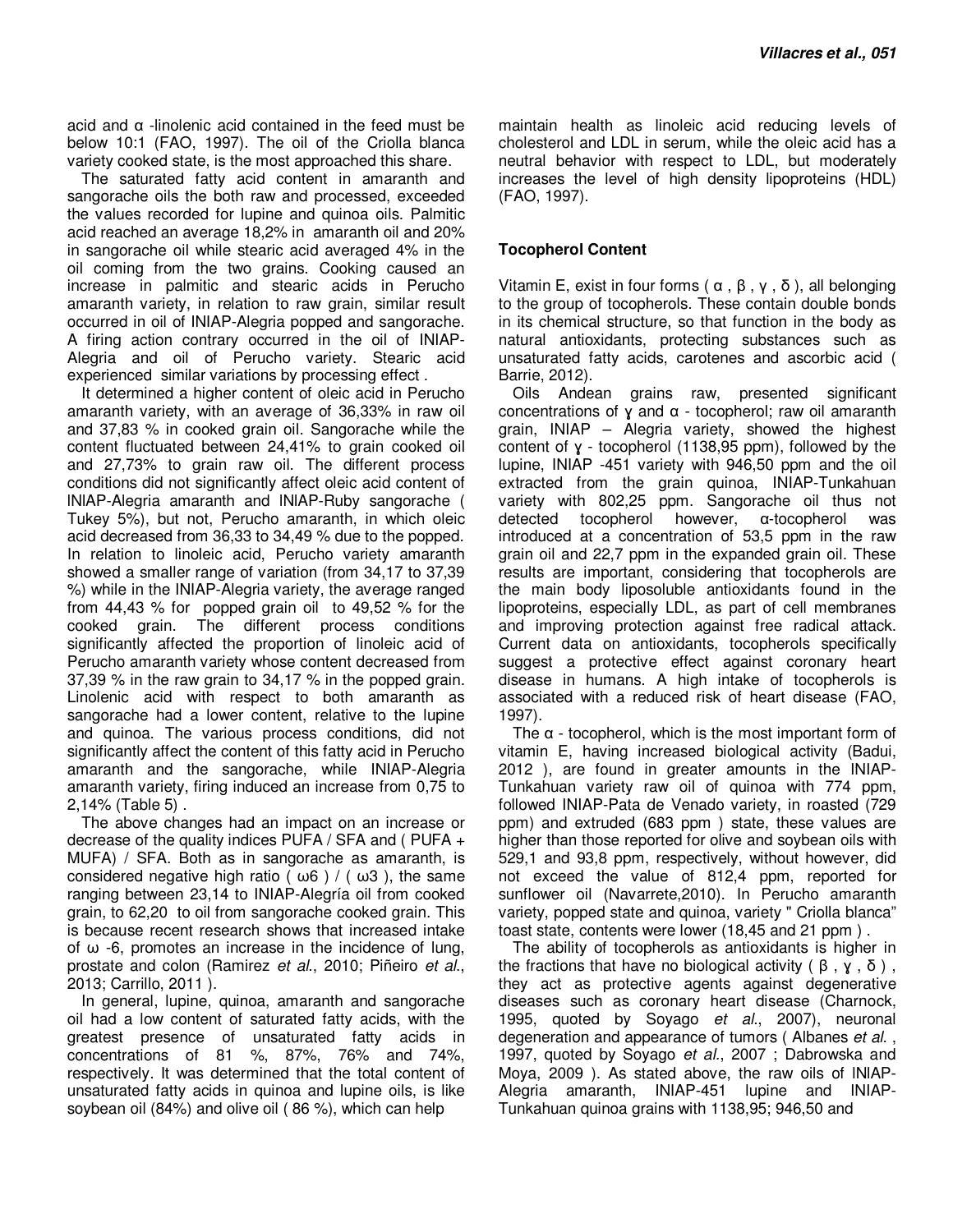802,25 ppm of γ-tocopherol, like sangorache raw oil with 569,55 ppm β -tocopherol, 218 ppm δ -tocopherol, would present a higher antioxidant activity with respect to the other materials in this study.

The results in Table 6 also show that the process conditions applied in the processing of grain, cause losses in the different fractions of tocopherol, possibly due to oxidation of vitamin E, which leads to the formation of a series of compounds and substances including dihydroxy quinones ( Badui, 2012). Therefore, tocopherol concentrations in various forms, are smaller and even disappear processed grains, with respect to their sources.

## **Phytosterol Contents**

These compounds are plant sterols that are found only in plants that have a structure similar to cholesterol or shape. Unlike the latter, they are synthesized or formed by the body and are poorly absorbed by the gut, interfere with cholesterol absorption by structural competition. The difference in structure between the side chain of phytosterols and phytostanols in cholesterol chain is the factor responsible for the hypocholesterolemic effects attributed to both types of plant sterols and its low absorption in the intestine (Ramirez and Perez, 2010).

The cholestane, campestrol, stigmasterol and βsitosterol, were presented in the oils of all species and varieties of this study, from raw grains, while squalene was not detected in "lNlAP-450 " and Criollo lupine varieties and the two amaranth varieties. In raw grains oil , there was the following averages: β - sitosterol 24,46, stigmasterol 23,43; brassiscasterol 23,00, campesterol 22,00; cholestane 15,00 and squalene 16,00 mg/100 g oil. Total sterols, determined in this study are lower than those reported by Kelly et al., (2007), for the oils of corn, soya and sunflower, however, exceed the average reported for almond and peanut seeds with 143 and 141 mg/100 g oil, respectively. Based on these results, we can infer that Andean grains can be considered as nutraceuticals able to help reduce cholesterol in humans, and that a daily intake of 1,3 grams is enough to lower blood cholesterol by about 10 %, as long as consumption is accompanied by a healthy diet ( Benavides, 2012).

## **CONCLUSION**

The highest yield in oil extraction, was obtained from debittered lupine, "Criollo" variety with 21,63%, followed by lNlAP-451 and lNlAP-450 varieties, with 21,36%. A lower extraction yield was obtained from quinoa, amaranth and sangorache grains, both raw and processed.

The fatty acid profile showed that lupine, quinoa,

amaranth and sangorache oils are rich in linoleic acid, with average values of 30,28% in the lupine, 56,4% in quinoa, 41 % in amaranth and 46% in sangorache. For linolenic acid was determined the following average values: 2,58% lupine, 3,90% quinoa, 1,1 % amaranth and 0,9 % sangorache.

Quality indices showed that fat lupine oils, quinoa and amaranth are suitable for human consumption. Not so, sangorache oil, which presented a high ratio ω6/ω3.

Ɣ tocopherol forms and α, predominated in the oils studied, the ɣ-tocopherol prevailed lNlAP-Joy amaranth, green state with 1138.95 ppm and the variety of pussy lNlAP-451 with 946.50 ppm, while that the α-tocopherol, dominated quinoa varieties. Results showing the potential of Andean grains as antioxidants, which can help in the prevention of certain diseases.

Andean grains have moderate content of phytosterols, but they are a source for preparing enriched supplements aimed at reducing LDL cholesterol levels and combat oxidative stress.

## **Acknowledgment**

A National Secretariat for Higher Education, Science, Technology and Innovation, SENESCYT, for financial support for this publication. Company to "The Manufacturing" for the facilities provided for the analysis of fatty acids, tocopherols and sterols from oils.

#### **REFERRENCE**

- Barrie T (2012). Vitamin E Tocotrienols. The science behind Tocotrienols.
- Badui S (2012). The Food Science in practice. First Edition. Pearson Education. Mexico . pp . 68 , 69, 78,79 .
- Benavides C (2012). Using or Phytostanols Phytosterols to lower cholesterol and prevent cardiovascular disease. Granotec, Guayaquil - Ecuador. 8p
- Botanical (2012). Omega 9 monounsaturated fats. Magazine the world of plants. Retrieved on August 25, 2013. Available in www.botanical online.com
- Carrasco R, Espinoza C, Jacobsen E. (1997). Nutritional Value and Uses of Quinoa Chenopodium quinoa) and Kaniwa (Chenopodium pallidicaule). FAO.
- Carrasco E, Soto J. (2010). Importance of Andean grains. In Rojas, W et al., (Ed). Andean grains, Progress , achievements and experiences in quinoa , amaranth cañahua and Bolivia . Bioversity International. Rome, Italy.
- Carrero J, Martin E, Baro L, Fonallá J, Jimenez J, Lopez H (2005). Cardiovascular effects of omega -3 fatty acids and alternatives to increase their intake . Hospital Nutrition Journal 20 ( 1). pp . 63.69.
- Carrillo L, Dalmau J, Martinez J, Sola R, Perez F (2011). Dietary fats and cardiovascular health. Journal Clinical Nutrition and Dietetics Hospital . pp . 6-25 .
- Castro, M. 2002. Omega 3 fatty acids: benefits and sources. Interscience Association . Vol 2 . pp . 128-136.
- Dobraszczyk J, Ainsworth P, Ibanoglu S, Bouchon P (2008). Baking process . In J. Brennan (Ed. ), Handbook of food processing ( pp. 239-293 ) . Editorial Acribia , SA Zaragoza , Spain .
- Dabrowska C, Moya M (2009). Vitamins and antioxidants. Updates the doctor . Saned Group , Madrid, Spain . pp. 12.